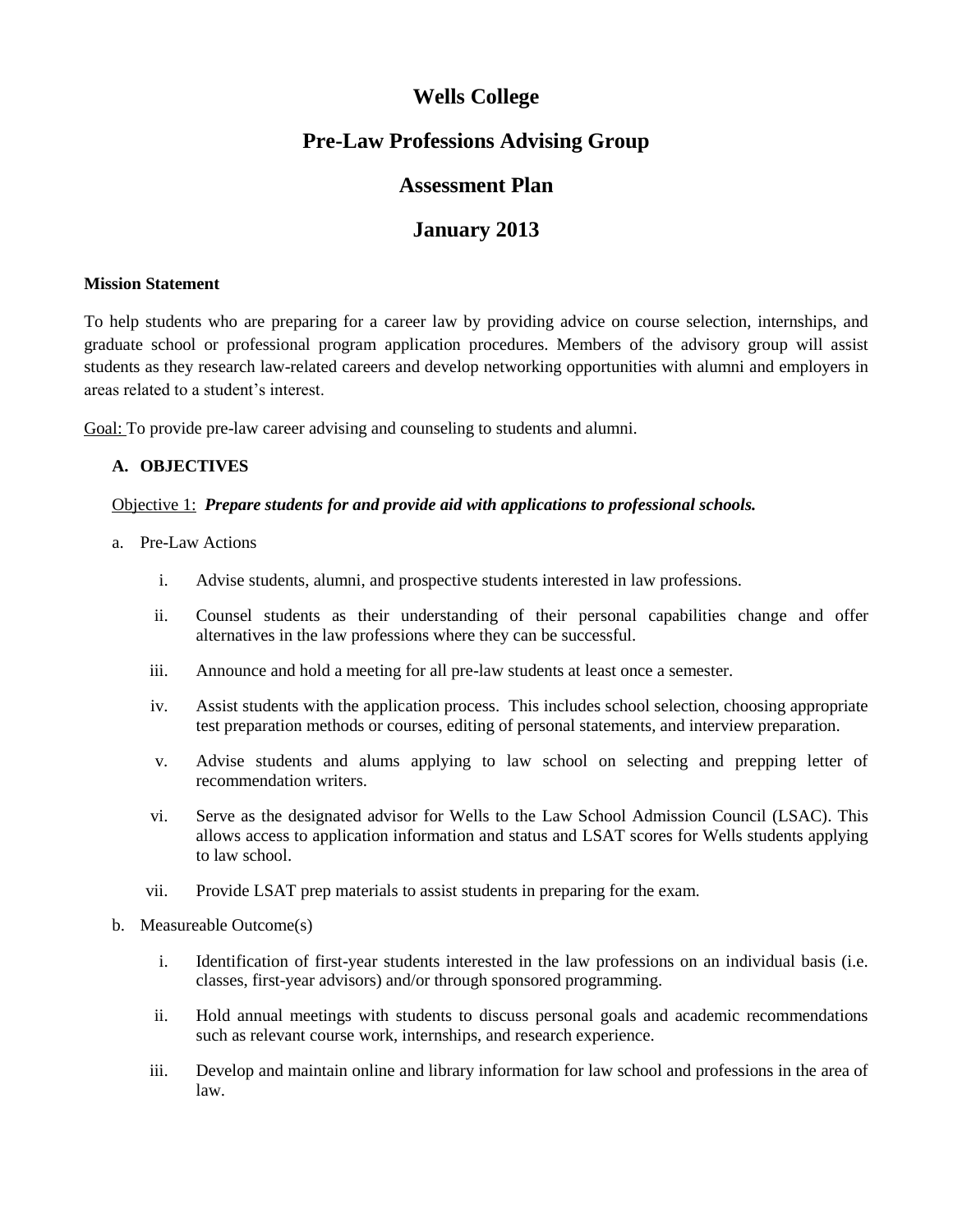- iv. Provide opportunities for students to attend events that showcase law and other professional schools.
- c. Assessment
	- i. Track numbers of students attending sponsored programming.
	- ii. Track numbers of students that seek advising by the Pre-Law Professions Group by class.
	- iii. Track usage of test preparation materials and update as necessary.
	- iv. Development of relationships at other institutions that would allow Wells College students to attend career and/or graduate school fairs.

### Objective 2: *Ensure students and faculty at Wells College maintains a current understanding of curriculum-related topics in the law professions.*

- a. Pre-Law Actions
	- i. Maintain membership in the Law School Admission Council (LSAC), monitoring listserv and website, and attending an annual conference.
	- ii. Meet with law school advisors and representatives from professional schools.
	- iii. Recommend new programs and initiatives.
	- iv. Regular meetings of the Pre-Law Professions Advising Group.
	- v. Assist and educate other faculty members about preparation for law professions and advising students.
- b. Measureable Outcome(s)
	- i. Attend the annual Law School Admissions Council Annual Meeting and Educational Conference or training program for pre-law advisors as is financially prudent.
	- ii. Track meetings of the Pre-Law Professions Advising Group and report to the faculty at least once a semester.
	- iii. Foster relationships with pre-law advisors at other institutions, particularly those that are geographically close to Wells College.
- c. Assessment
	- i. Share information from meetings with relevant faculty members and students.
	- ii. Develop new programs focused on changes to the law professions and to application processes.

#### Objective 3: *To actively engage prospective students.*

- a. Pre-Law Actions
	- i. Contact prospective students interested in the law profession via letters, emails, and telephone.
	- ii. Respond to questions from prospective students, their parents, and others about Wells' pre-law professions program and about the law professions in general.
	- iii. Interview or meet with as many pre-law prospective students and their parents as possible.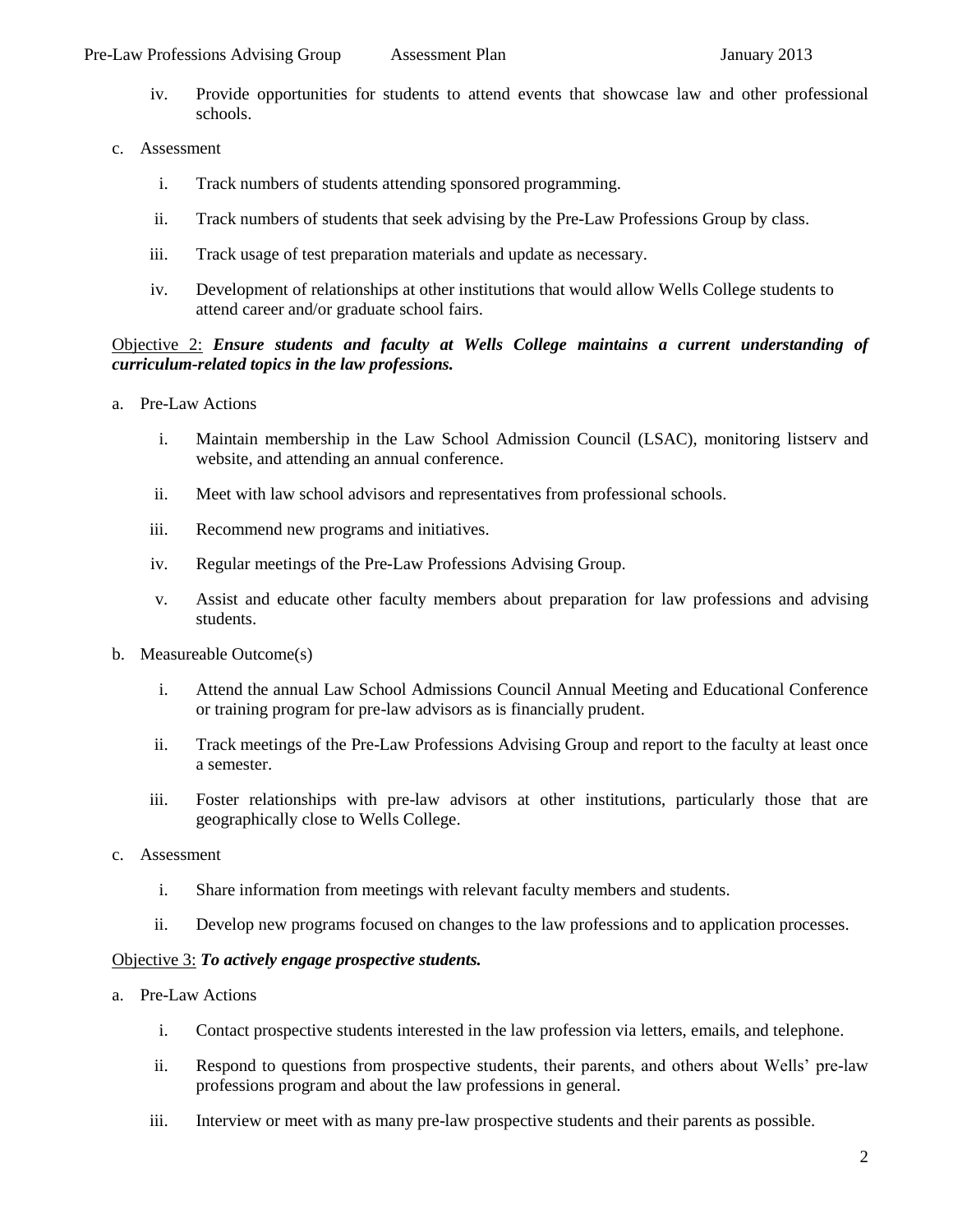- iv. Participate in admissions programs when a pre-law representative is needed.
- v. Discuss the pre-law program with the admissions staff and assist them as requested.
- b. Measureable Outcome(s)
	- i. Write a letter to prospective students that have indicated an interest in law professions.
	- ii. Update the letter to prospective students with current student and alumni information as necessary.
- c. Assessment
	- i. Assignment of one member of the advising group to review and edit the letter to prospective students once per academic year.

#### Objective 4: *Maintenance of an active advising group that is responsive to the needs of Wells College.*

- a. Pre-Law Actions
	- i. Prepare and oversee the Pre-Law Professions Advising Group budget.
	- ii. Maintain the Pre-Law Professions Advising Group records, including the webpage and email list.
	- iii. Be available to advise students, alumni, and prospective students.
- b. Measureable Outcome(s)
	- i. Assignment of one member of the advising group to maintain the pre-law webpage and to review information on webpage at least once per semester.
- c. Assessment
	- i. Track students' engagement with the Pre-Law Professions Advising Group during his or her time at Wells College.
	- ii. Maintain a database of students who have engaged with the Pre-Law Professions Advising Group for at least 5 years after graduation. This would include current contact information (if available) and current profession and/or school(s) attended.